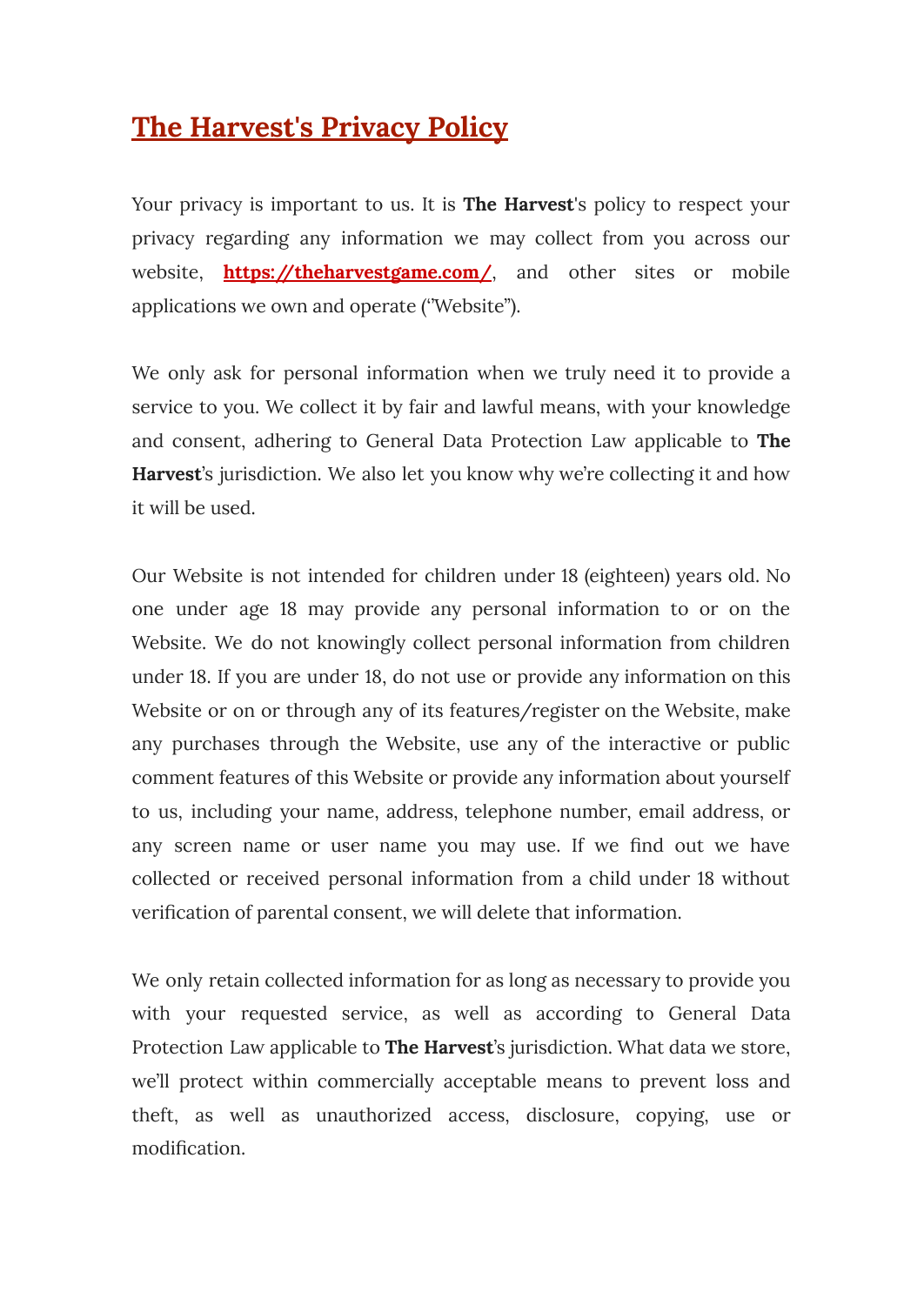We don't share any personally identifying information publicly or with third-parties, except when required or authorized to by law. Our website may link to external sites that are not operated by us. Please be aware that we have no control over the content and practices of these sites, and cannot accept responsibility or liability for their respective privacy policies.

You are free to refuse our request for your personal information, with the understanding that we may be unable to provide you with some of your desired services.

Your continued use of our website will be regarded as acceptance of our practices around privacy and personal information. If you have any questions about how we handle user data and personal information, feel free to contact us at [contact@theharvestgame.com](mailto:contact@theharvestgame.com).

### **Cookie Policy for The Harvest**

This is the Cookie Policy for **The Harvest**, accessible from URL [https://theharvestgame.com/legal/privacy-policy.pdf.](https://theharvestgame.com/legal/privacy-policy.pdf)

#### **What Are Cookies**

As is common practice with almost all professional websites, this site uses cookies, which are tiny files that are downloaded to your computer when you visit our website, to improve your experience, to remember your preferences and thus providing a personalized website for your use, offer ads and content more adhering to the user's profile, and other reasons detailed below. This page describes what information they gather, how we use it and why we sometimes need to store these cookies. We will also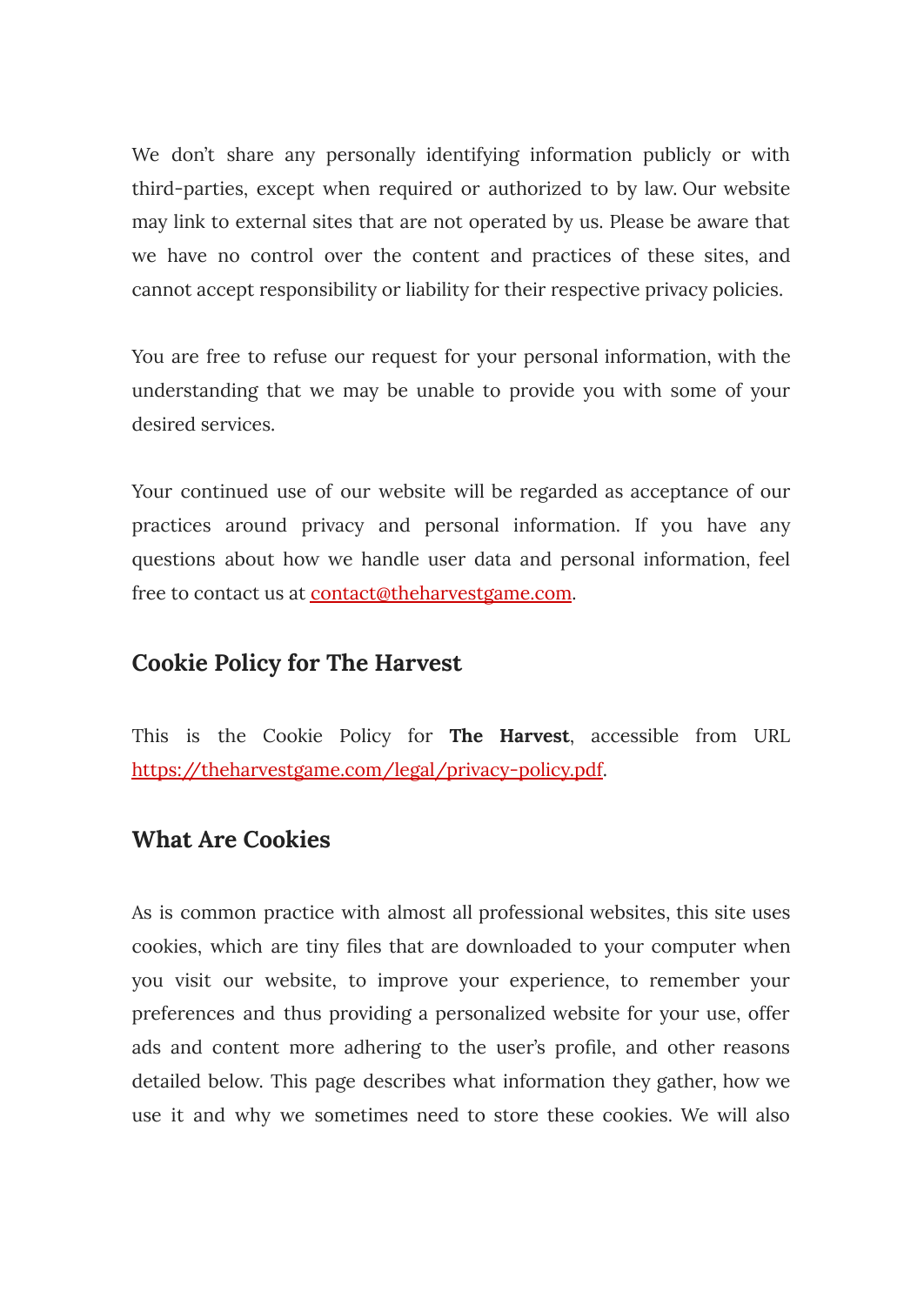share how you can prevent these cookies from being stored however this may downgrade or 'break' certain elements of the site's functionality.

### **How We Use Cookies**

We use cookies for a variety of reasons detailed below. Unfortunately, in most cases there are no industry standard options for disabling cookies without completely disabling the functionality and features they add to this site. It is recommended that you leave on all cookies if you are not sure whether you need them or not in case they are used to provide a service that you use.

We process the following categories of personal data in our Website and in our Game: country you are located, browser type, device type, language preferences.

We can use the information collected to perform analytics for our Website and for our Game. We use your IP Address to comply with legal obligations, specifically to comply with VAT reporting obligations. We collect the IP of our users anonymously and in aggregate only to control the number of visitors and help in analyzing the traffic of our website.

We can use social network data to show you personalized content and synchronize your online progression across multiple devices.

We can use the email address that you provided when you signed up for our newsletter to send you the newsletter.

## **Legal Basis**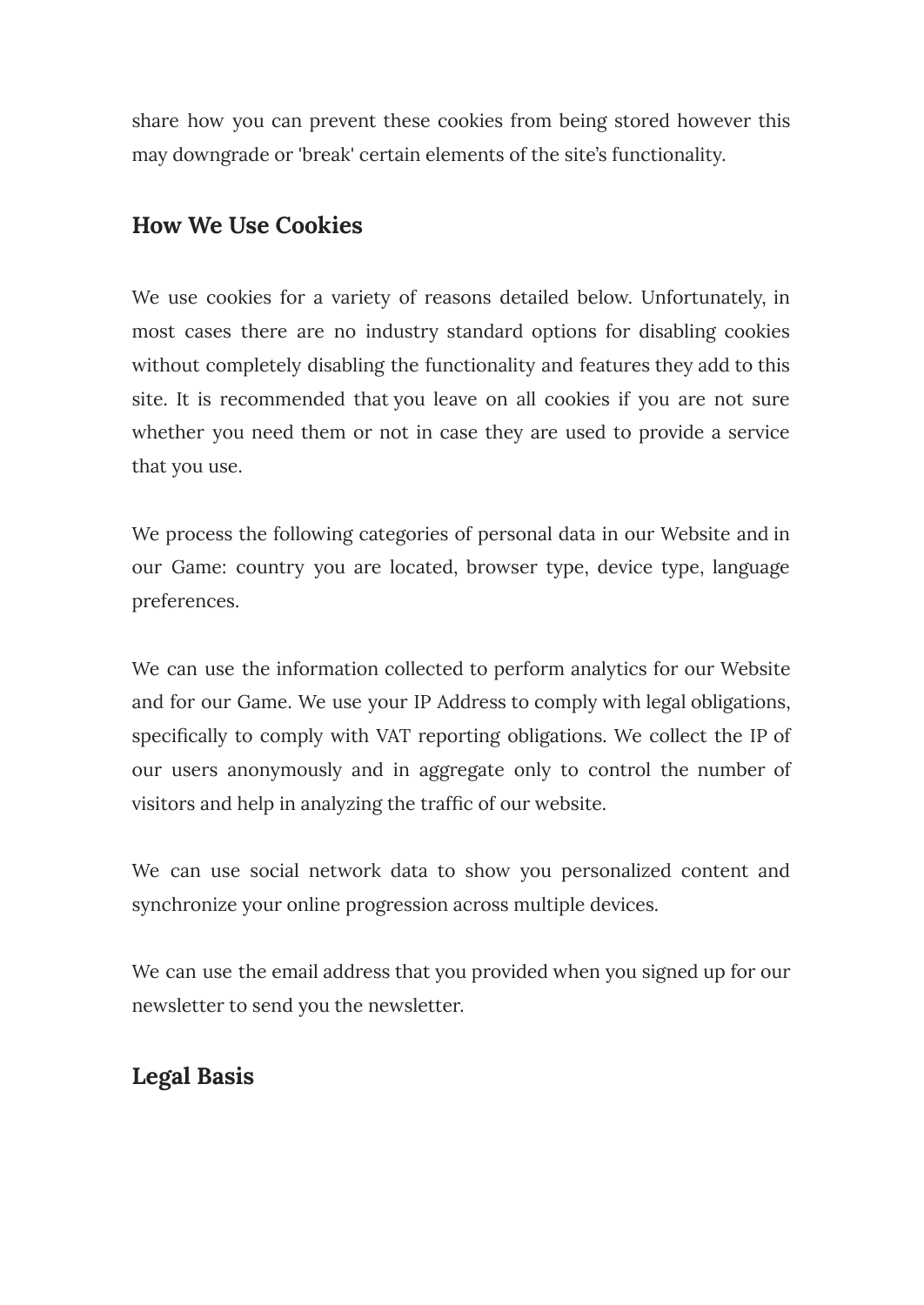For analytics and advertising, we base the processing of personal data on the legitimate interest of the controller and your consent, according to the General Data Protection Law applicable to **The Harvest**'s jurisdiction. For analytics, it consists in analyzing how users progress through our Website and our Game to make them better. For advertising, it consists in off-setting development costs and risk with advertising income.

We also process your personal data for the legitimate business interest of complying with a legal obligation  $-$  we are subject to certain legal requirements which may require us to process your personal data. We may also be obliged by law to disclose your personal data to a regulatory body or law enforcement agency.

# **Disabling Cookies**

You can prevent the setting of cookies by adjusting the settings on your browser (see your browser Help for how to do this). Be aware that disabling cookies will affect the functionality of this and many other websites that you visit. Disabling cookies will usually result in also disabling certain functionality and features of the site.

As cookies require your consent, and we respect your decision, we inform you that in the field below the user will be able to manage their consent regarding the cookies we use on our website and digital channels.

When withdrawing or refusing your consent to any of our cookies, please be aware that you may lose some functionality we can offer.

It is important to highlight that, when disabling a cookie category, the cookie itself will not be deleted, for this you must delete the cookie through your browser.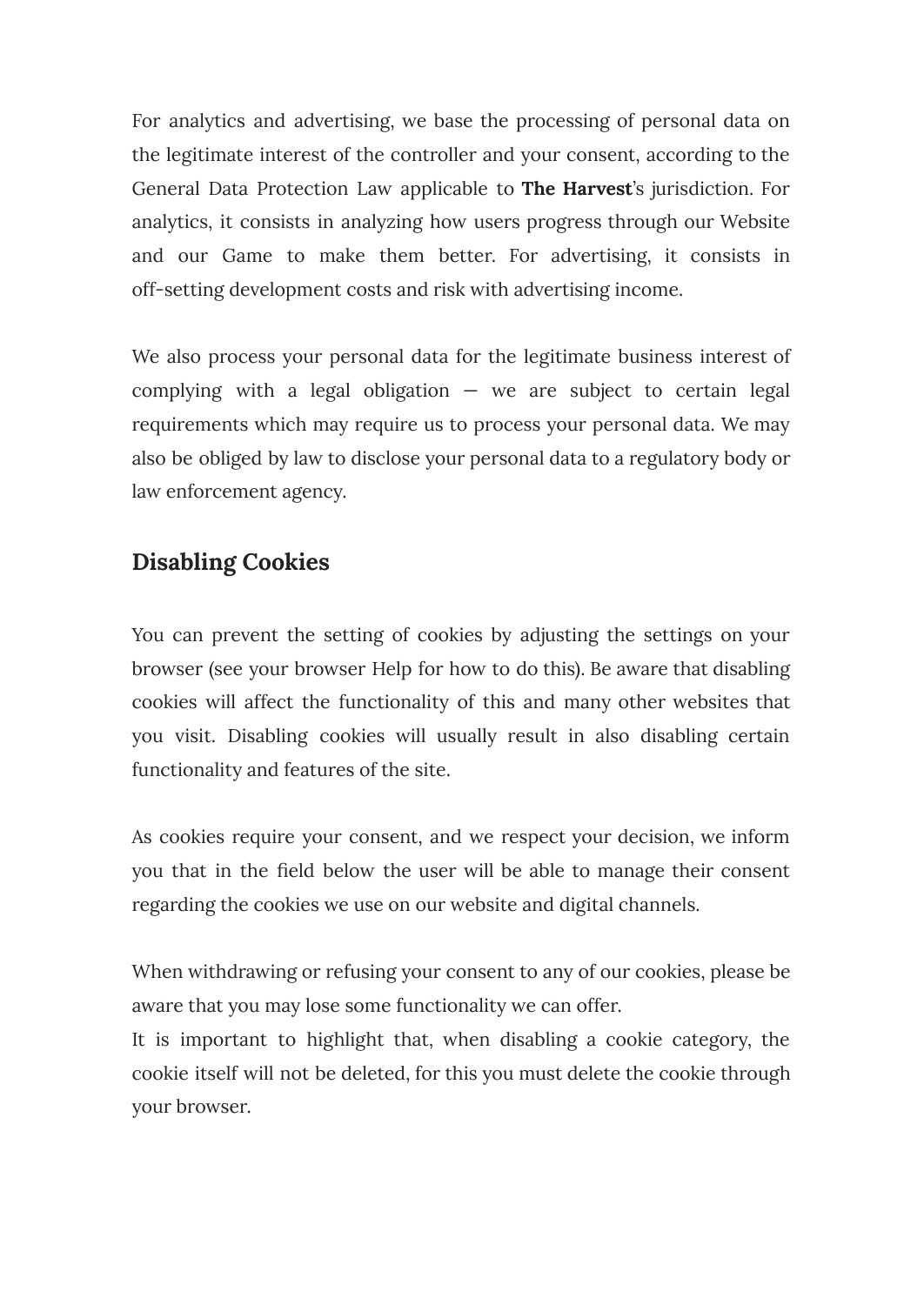# **The Cookies We Set (Account related cookies)**

If you create an account with us, we will use cookies for the management of the signup process and general administration. These cookies will usually be deleted when you log out, however in some cases they may remain afterwards to remember your site preferences when logged out.

# **Login Related Cookies**

We use cookies when you are logged in so that we can remember this fact. This prevents you from having to log in every single time you visit a new page. These cookies are typically removed or cleared when you log out to ensure that you can only access restricted features and areas when logged in.

# **Email Newsletters Related Cookies**

This site offers newsletter or email subscription services and cookies may be used to remember if you are already registered and whether to show certain notifications, which might only be valid to subscribed/unsubscribed sers.

# **Orders Processing Related Cookies**

This site offers e-commerce or payment facilities and some cookies are essential to ensure that your order is remembered between pages so that we can process it properly.

## **Surveys Related Cookies**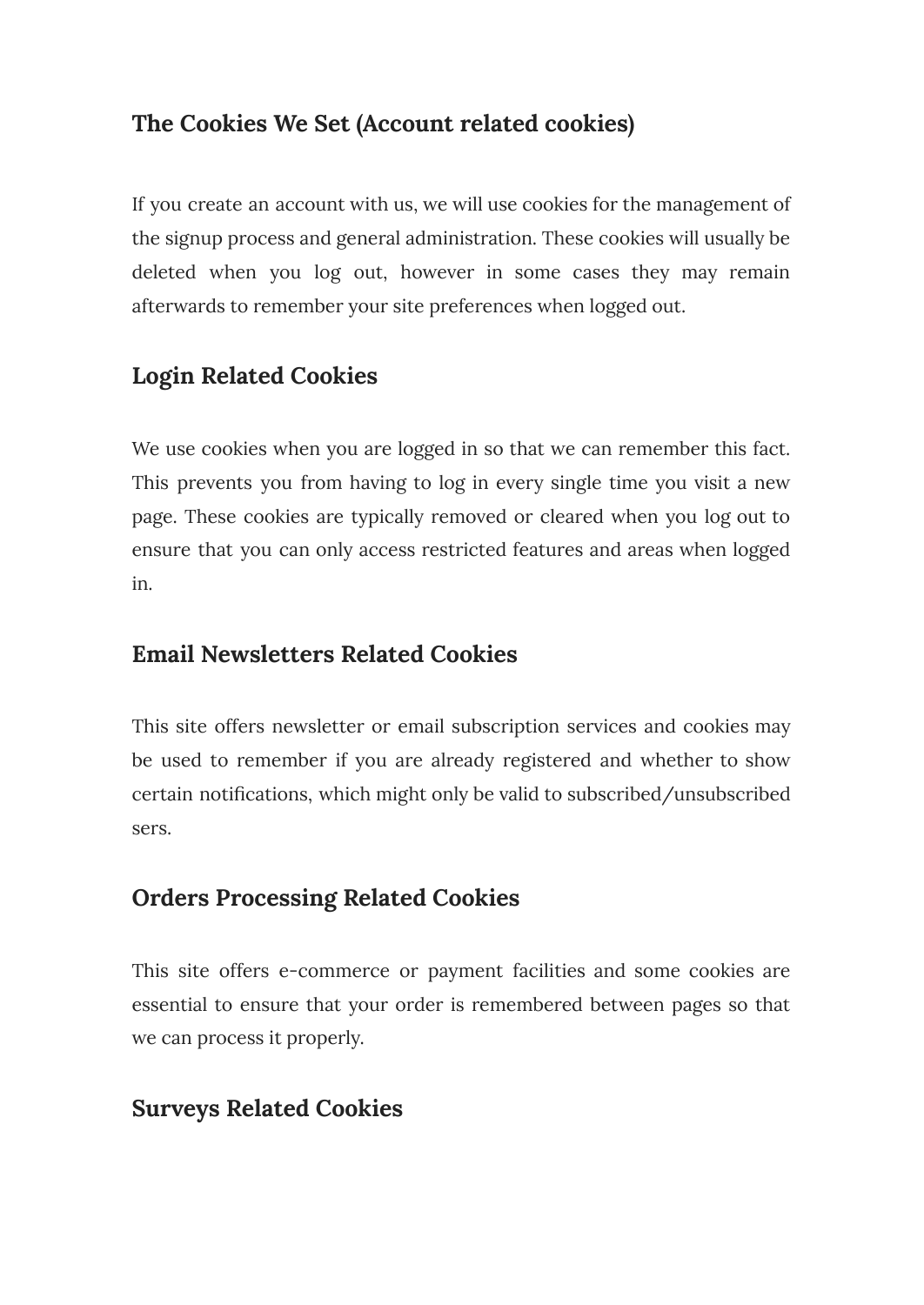From time to time, we offer user surveys and questionnaires to provide you with interesting insights, helpful tools, or to understand our user base more accurately. These surveys may use cookies to remember who has already taken part in a survey or to provide you with accurate results after you change pages.

### **Forms Related Cookies**

When you submit data to a form such as those found on contact pages or comment forms, cookies may be set to remember your user details for future correspondence.

### **Site Preferences Cookies**

In order to provide you with a great experience on this site, we provide the functionality to set your preferences for how this site runs when you use it. In order to remember your preferences, we need to set cookies so that this information can be called whenever you interact with a page is affected by your preferences.

### **Third Party Cookies**

In some special cases we may also use cookies provided by trusted third parties. The following section details which third party cookies you might encounter through this site. However, although we can work with these third parties, **The Harvest** does not have the power to control what these third parties will do with the cookies they have access to, for this reason we reinforce the need for the user to know more about the policy of these third parties on their respective websites.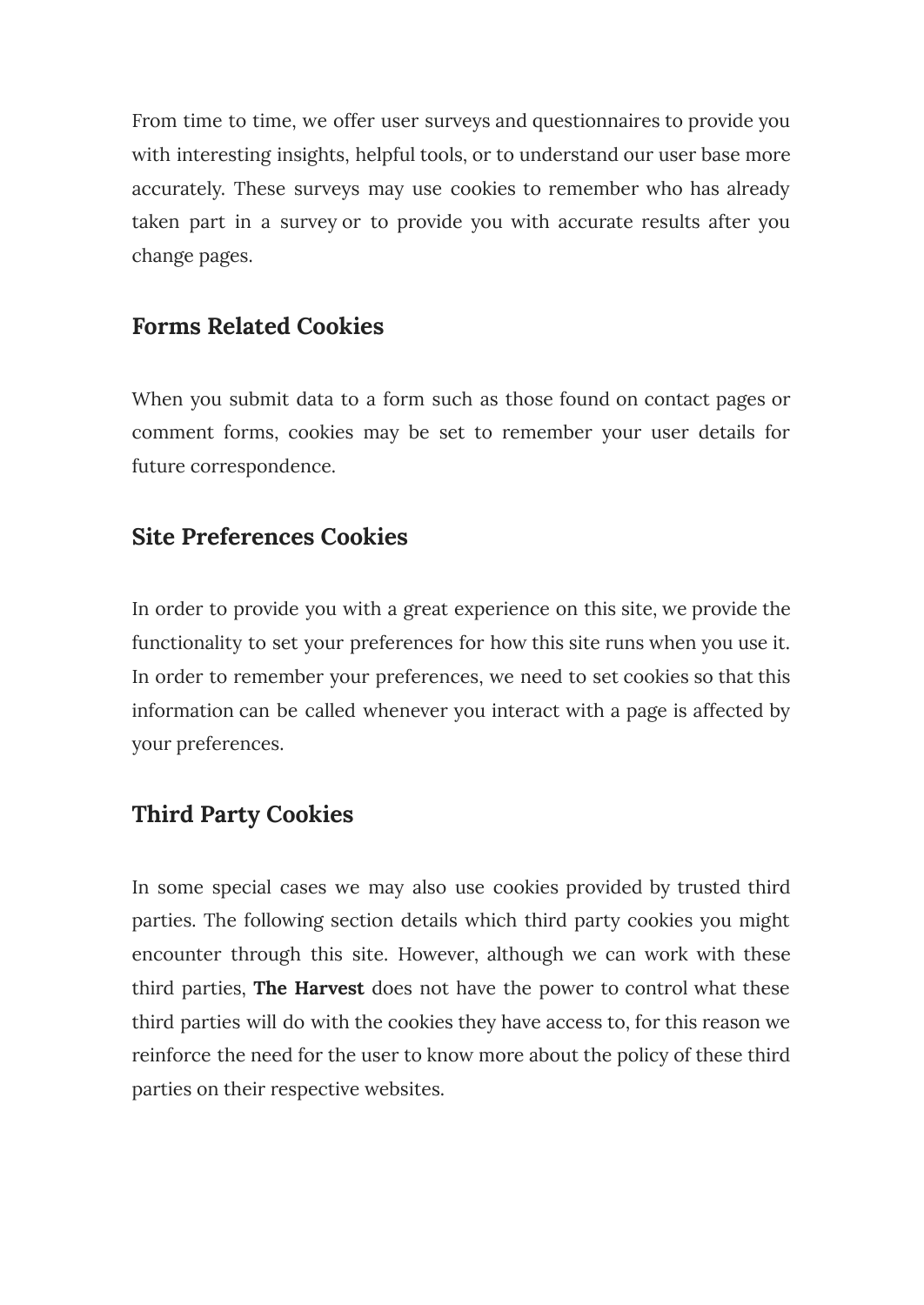This site may use Google Analytics which is one of the most widespread and trusted analytics' solution on the web for helping us to understand how you use the site and ways that we can improve your experience. These cookies may track things such as how long you spend on the site and the pages that you visit so we can continue to produce engaging content.

The following table shows how to manage each individualized cookie from Google [Analytics](https://developers.google.com/analytics/devguides/collection/gtagjs/cookie-usage), giving you the possibility to accept or reject each type of cookie:

| Cookie                                           | Default                     |                                                                                                                                                                                                                                                       |
|--------------------------------------------------|-----------------------------|-------------------------------------------------------------------------------------------------------------------------------------------------------------------------------------------------------------------------------------------------------|
| Name                                             | expiration time Description |                                                                                                                                                                                                                                                       |
| $-ga$                                            | 2 years                     | Used to distinguish users.                                                                                                                                                                                                                            |
| $\equiv$ gid                                     | 24 hours                    | Used to distinguish users.                                                                                                                                                                                                                            |
| gat                                              | 1 minute                    | Used to throttle request rate. If Google<br>Analytics is deployed via Google Tag<br>Manager, this cookie will be named<br>$dc_gtm$ -sproperty-id-                                                                                                     |
| N                                                | year                        | AMP TOKE 30 seconds to 1 Contains a token that can be used to<br>retrieve a Client ID from AMP Client ID<br>service. Other possible values indicate<br>opt-out, inflight request or an error<br>retrieving a Client ID from AMP Client ID<br>service. |
| _gac_ <prop days<br=""  90="">erty-id&gt;</prop> |                             | Contains campaign related information for<br>the user. If you have linked your Google<br>Analytics and Google Ads accounts, Google<br>Ads website conversion tags will read this<br>cookie unless you opt-out. Learn more.                            |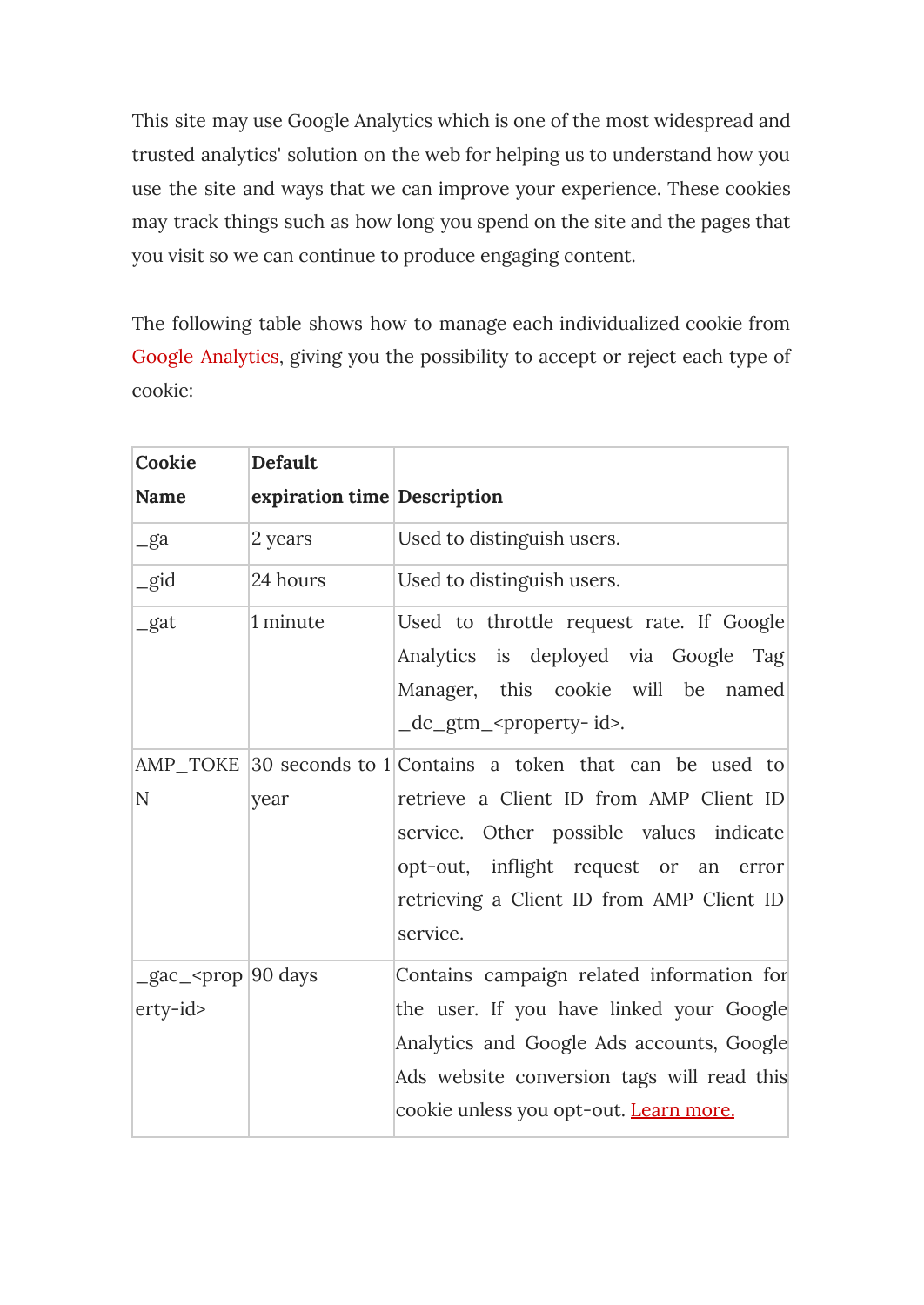For more information on [Google](https://analytics.google.com/) Analytics cookies, see the official Google [Analytics](https://analytics.google.com/) page.

Third party analytics are used to track and measure usage of this site so that we can continue to produce engaging content. These cookies may track things such as how long you spend on the site or pages you visit which helps us to understand how we can improve the site for you.

From time to time, we may test new features and make subtle changes to the way that the site is delivered. When we are still testing new features, these cookies may be used to ensure that you receive a consistent experience whilst on the site whilst ensuring we understand which optimizations our users appreciate the most.

As we sell products, it's important to us to understand statistics about how many of the visitors to our site actually make a purchase and as such this is the kind of data that these cookies will track. This is important to you as it means that we can accurately make business predictions that allow us to monitor our advertising and product costs to ensure the best possible price.

We may use adverts to offset the costs of running this site and provide funding for further development. The behavioral advertising cookies used by this site are designed to ensure that we provide you with the most relevant adverts where possible by anonymously tracking your interests and presenting similar things that may be of interest.

Several partners may advertise on our behalf and affiliating tracking cookies simply allow us to see if our customers have come to the site through one of our partner sites so that we can credit them appropriately and where applicable allow our affiliate partners to provide any bonus that they may provide you for making a purchase.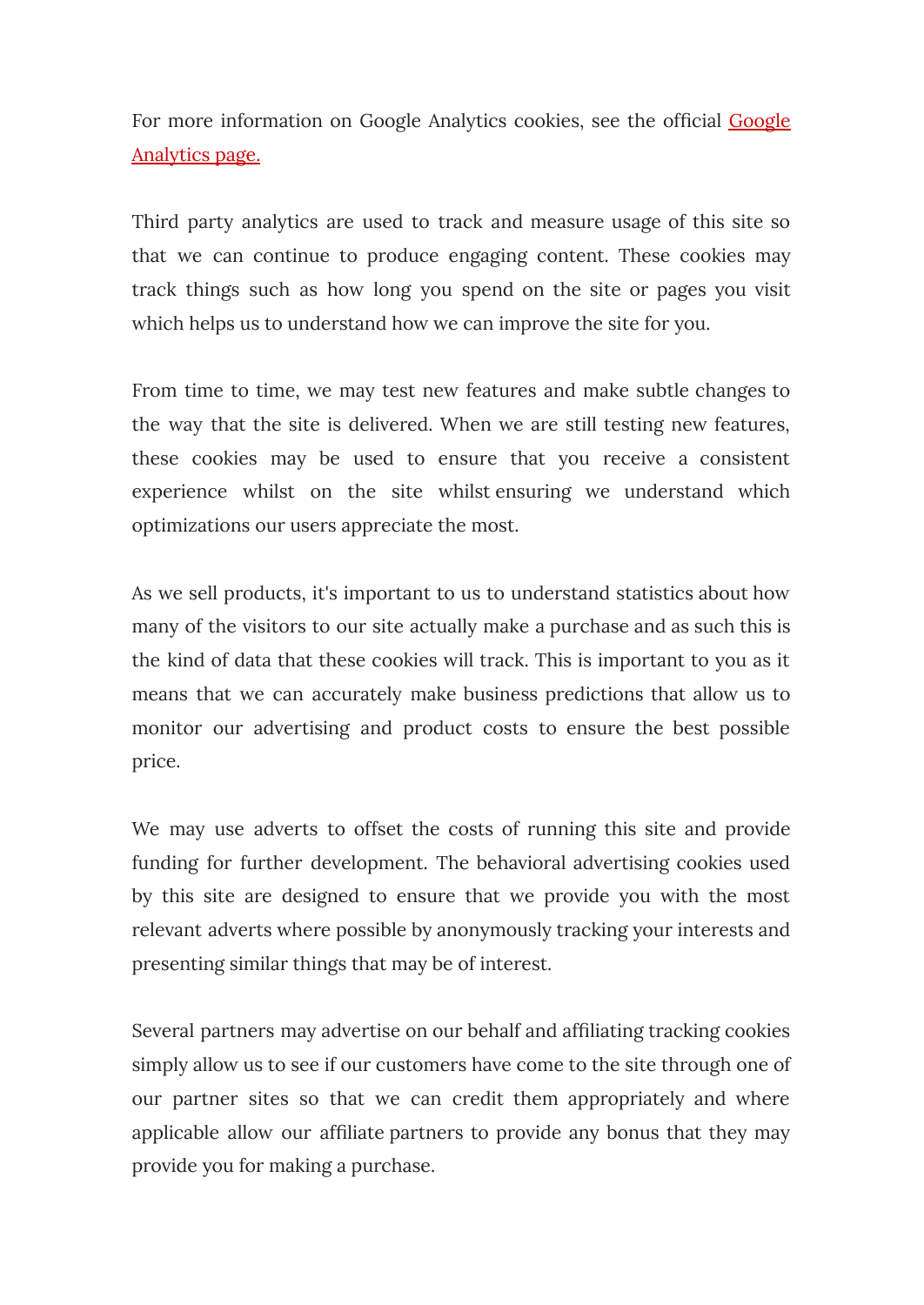We may also use social media buttons and/or plugins on this site that allow you to connect with your social network in various ways. For these to work, these social media sites (Twitter, Discord, Telegram, Youtube, Instagram, Reddit, Linkedin, Medium, and others) may set cookies through our site which may be used to enhance your profile on their site or contribute to the data they hold for various purposes outlined in their respective privacy policies.

#### **Data Storage**

We store the personal data that we collect for up to 5 (five) years, and only aggregate data after that time. Aggregation data means that we can no longer look at data for individual users. We store the data with our third-party service provider, Amazon Web Services. When a third-party service provider is a controller, they may keep data as well, either for a shorter or longer period.

### **Data Protection**

We protect the collected data by using strong encryption algorithms and standards such as AES and SSL/HTTPS, and ensuring the least privilege access principle across all data repositories and files:

- Writing IAM user policies that specify the users that can access specific buckets and objects.
- Writing bucket policies that define access to specific buckets and objects.
- Using Amazon S3 Block Public Access as a centralized way to limit public access.
- Setting access control lists (ACLs) on buckets and objects.